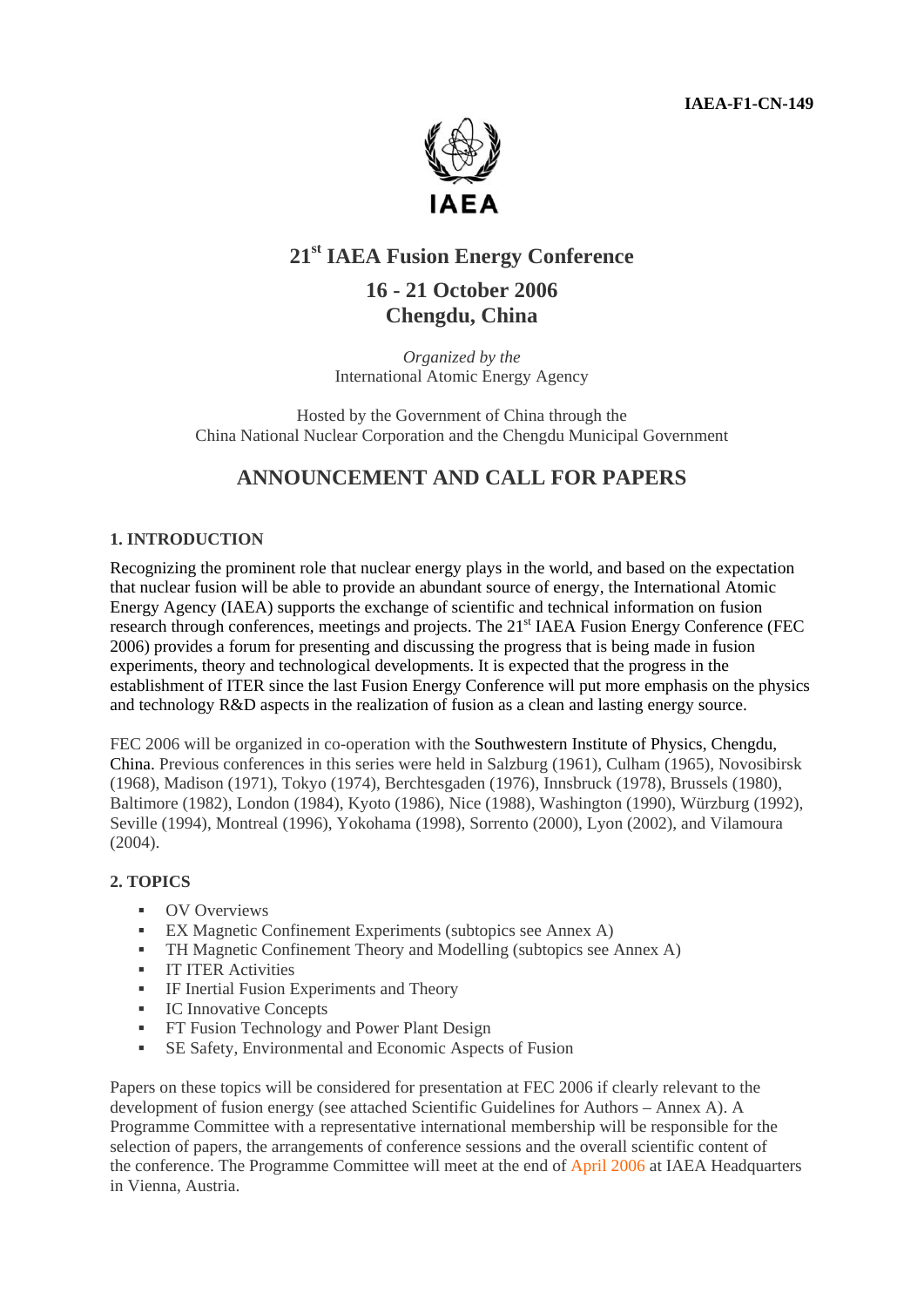# **3. PARTICIPATION**

To participate in the conference, please send a completed Participation Form A to the appropriate government authority for subsequent transmission to the IAEA. A participant will be accepted only if the **FORM A** is transmitted to the IAEA by one of the official channels (see Section 6). Participants whose nominations have been received by the IAEA will receive further information approximately three months before the conference.

# **4. SYNOPSES AND ABSTRACTS**

Anyone wishing to present a paper or poster during this conference must submit **a two page synopsis and an abstract, both in electronic format** (no paper copies) directly to the IAEA. The synopses (in Portable Document Format – PDF) and abstracts **must** be submitted through the IAEA´s web browser based, password protected file submission system, called **LISA** (follow carefully the Instructions for Electronic Submission of Two Page Synopses and Abstracts – Annex B). Authors must further submit the following forms to their appropriate government authority (see Section 6) for transmission to the IAEA in time for them to be received by the IAEA by 3 April 2006.

- Participation **FORM A**
- **FORM B** for Submission of a Paper

N.B.: The electronically received two page synopsis will be considered by the Programme Committee only if the Participation Form A and Paper Submission Form B have been received by the IAEA from official government channels.

## **5. EXPENDITURES**

The costs for the organization of the conference are borne by the Host Government and the IAEA. **No registration fee** is charged to participants.

As a general rule, the IAEA does not pay for participants´ travel and living expenses. However, limited funds are available to help meet the cost of attendance of selected specialists, mainly from developing countries with low economic resources. Generally, not more than one travel grant may be awarded to any one country. To apply for a travel grant, please complete and send the **Grant Application FORM C**– typewritten or clearly printed, through your appropriate government authority (see Section 6) together with the **Participation FORM A**, and the **Paper Submission FORM B** and other relevant material in time for these to reach the IAEA at the latest by **3 April 2006**. Travel grants will be **awarded only to authors of accepted papers**. Incomplete or late applications will not be considered. The grants will be lump sums usually covering **only part of the cost** of attendance.

# **6. CHANNELS OF COMMUNICATION**

The Participation FORM A, the Paper Submission FORM B, and, if applicable, the Grant Application FORM C have to be sent through one of the following competent official authorities: Ministry of Foreign Affairs, national atomic energy authority or, for ITER participants, the ITER organization, for subsequent transmission to the IAEA.

## **7. POST-DEADLINE PAPERS**

A limited number of papers will be considered for post-deadline acceptance. To be considered, a paper must meet the following criteria:

- It deals with subject matter appropriate for this conference.
- It presents new experimental or theoretical data, or technology development, of sufficient importance to attract wide-ranging interest among the conference participants.
- It is submitted with Paper Submission **Form B** (see Section 4) and government endorsement (see Section 6).
- A two page synopsis has been sent by e-mail as a file attachment to the scientific secretariat, IAEA, before **29 September 2006**; e-mail: physics@iaea.org (**PDF files only**).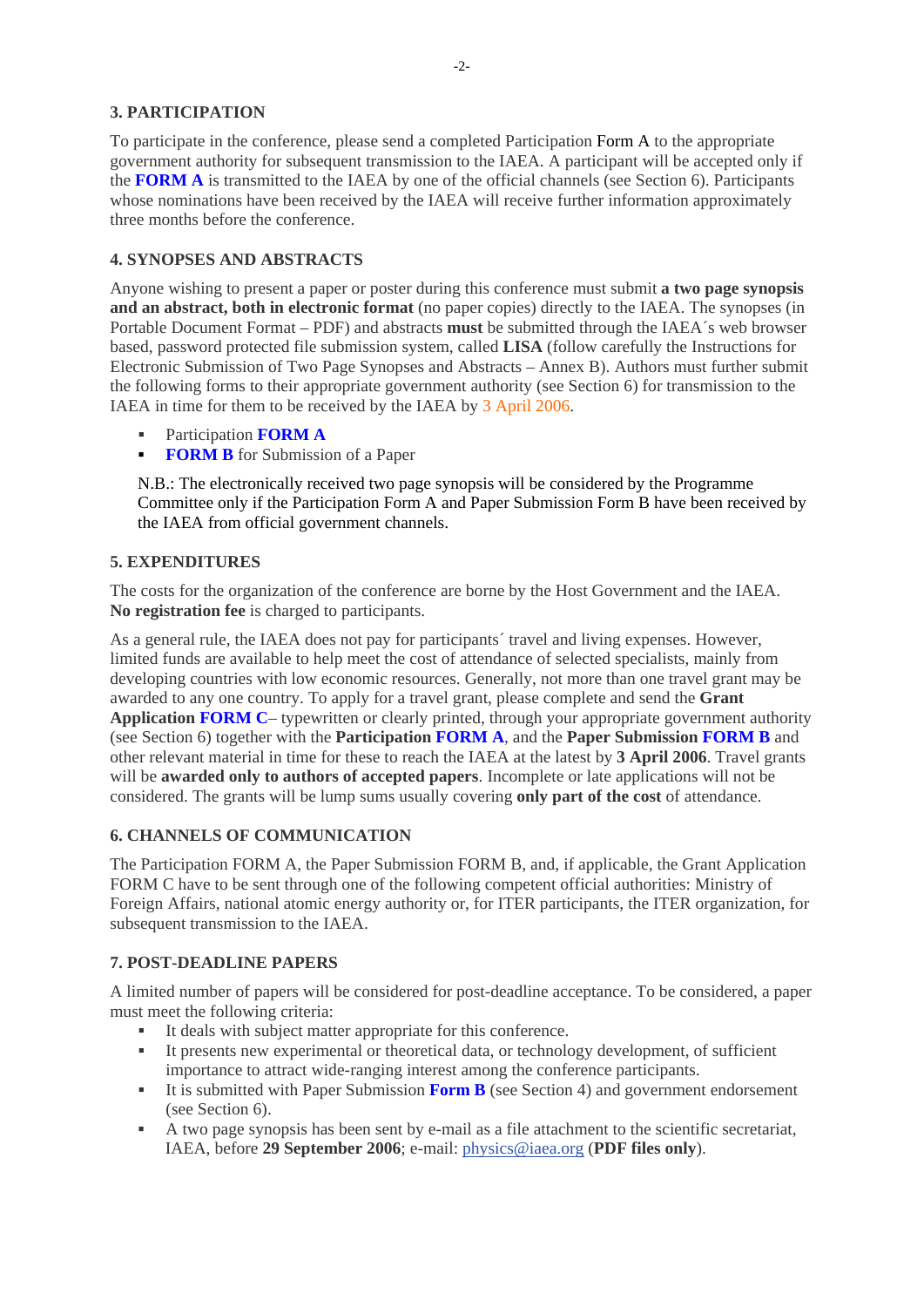The Programme Committee will meet in Chengdu on 16 October 2006 to consider the post-deadline submissions. Authors will be notified promptly about the acceptance or rejection of their papers. Time has been allocated for presentations of up to three oral post-deadline papers between 19 and 21 October 2006, and post-deadline poster papers will be presented on the morning of that day, so postdeadline paper authors should be prepared to give either an oral presentation or a poster. The full manuscripts for the proceedings must follow the same guidelines as for regular papers (see Section 8(b) below), only the deadline for submission is set to a later date.

# **8. PAPERS AND CONFERENCE PROCEEDINGS**

#### **(a) Acceptance of papers**

Authors will be notified by e-mail in May 2006 whether their papers have been accepted for oral presentation or for presentation as a poster and will be informed of the assigned paper number and session of presentation.

## **(b) Submission of full manuscripts**

Specifications for the layout and electronic format (PDF) of the full manuscripts and for the preparation of posters will be sent to all main authors of accepted papers. These specifications will also be posted on the FEC 2006 web site when available. The full manuscripts **must** be submitted through LISA in the same way as the two page synopses (see Annex B). LISA will be reopened for submission of accepted papers on 28 August 2006. The deadline for electronic submission of the full papers in PDF is 29 September 2006. Papers received after that deadline will not be accepted for presentation.

#### **(c) Publication of proceedings**

The papers will be published by the IAEA as unedited proceedings in electronic format on CD-ROM and on the IAEA Physics Section web site as soon as possible after the conference:

#### http://www-naweb.iaea.org/iaea.org/napc/physics/index.htm

## **(d) Publication in the Nuclear Fusion journal**

In addition to preparing their papers for publication in the electronic conference proceedings, authors of accepted papers are strongly encouraged to submit modified versions of their manuscripts for possible publication in the Nuclear Fusion (NF) journal. Authors should bear in mind that the page limits established for the electronic conference proceedings do not apply to the journal, however it is expected that this version should be in style and content suitable for a high quality scientific journal. These revised and expanded versions of conference papers will be submitted to the normal doublereferee peer-review procedure of NF. In the case of the FEC2004 about half of the conference contributions were submitted to NF in this way. Prospective authors will be approached by the NF editorial office, after acceptance of their contribution by the Programme Committee, if they are interested in this possibility and they will be given instructions how to submit.

## **9. WORKING LANGUAGE**

The working language of the conference is English. All communications, synopses, abstracts and full manuscripts must be sent to the IAEA in English.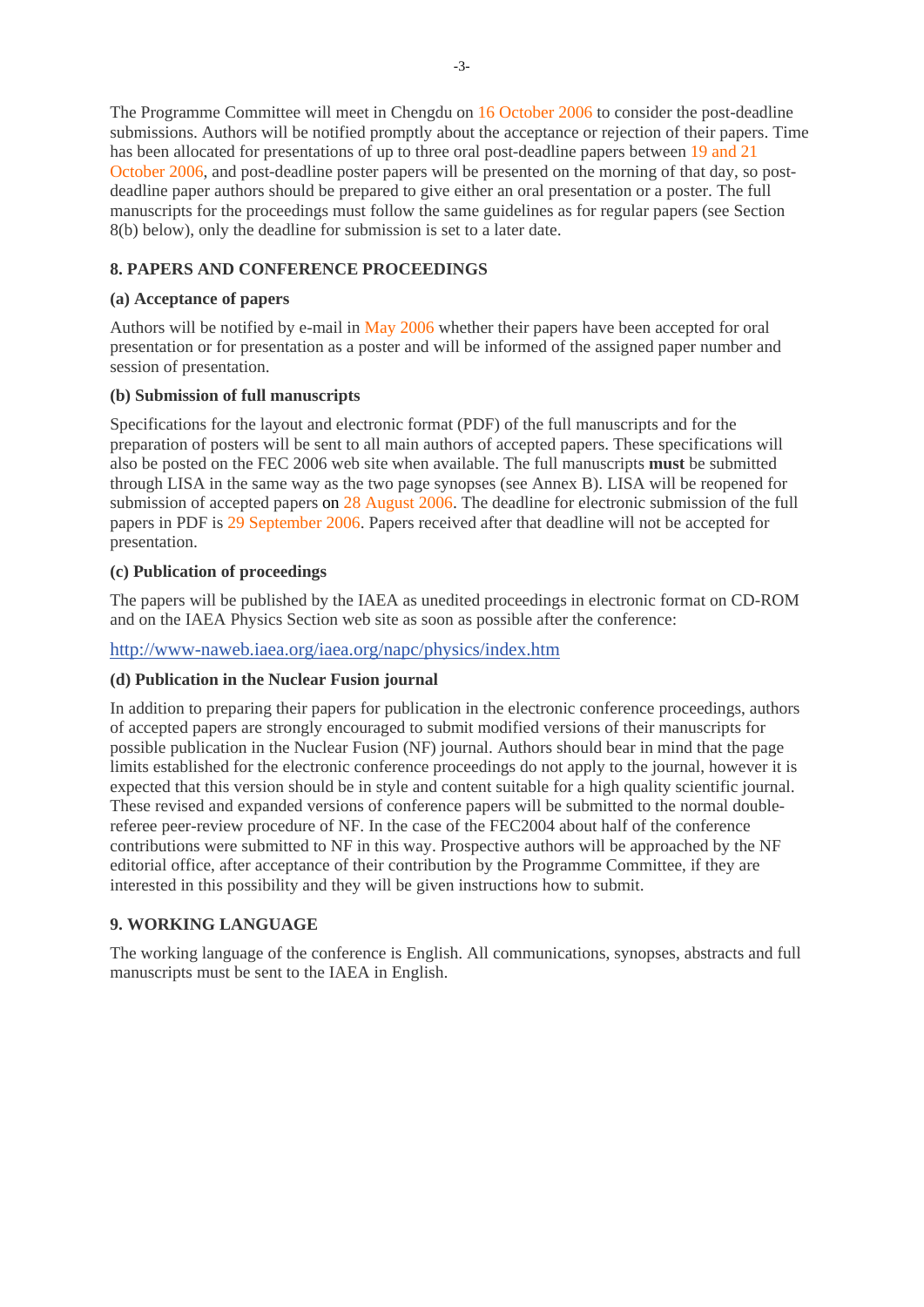#### **10. DISTRIBUTION OF DOCUMENTS**

The preliminary programme and the abstracts will be posted on the FEC 2006 web site. The electronic version of the final programme will be available in September 2006. The final programme booklet and the book of abstracts will be made available to participants upon registration in Chengdu. The electronic version of the preprints will be made available. Printed hard copies of papers will not be provided.

#### **11. ACCOMMODATION**

Detailed information on accommodation and other items will be made available through a link on the FEC 2006 web site by 15 June 2006.

#### **12. VISA**

If you require a visa for China please contact the nearest consular representative of China at least two months in advance. In case you encounter difficulties in obtaining a visa, please send the following details: Name, organization/institute, position, passport details (date of birth, nationality, passport number, type of passport) as well as arrival & departure dates, length of stay, port of entry; mailing address, e-mail address, fax and telephone numbers **by e-mail** or fax to the Local Organizing Committee in China (see below) **before 15 July 2006**.

Ms. Cathy Zhu Southwestern Institute of Physics (SWIP) P.O. Box 432, Chengdu 610041 Tel.: +86-882850506 Fax.: +86-882850251 E-mail: cathyzhu@swip.ac.cn

with copy to:

Mr Haicheng Chen China National Nuclear Corporation (CNNC) Department of International Cooperation 1 Nansanxiang, Sanlihe, Xicheng P.O.Box 2102-12, Beijing 100822 Telephone No: +86-(0)10-68572077 Fax No.: +86-(0)10-68513717 E-mail: Chenhc@cnnc.com.cn

## **13. SATELLITE MEETINGS**

Deadline for Booking Requests: 15 September 2006 For booking and information please contact:

Manli SHI (Ms.) Southwestern Institute of Physics, P.O. Box 432, Chengdu 610041 Tel.: +86-(0)28 82850212 Fax.: +86-(0)28 82850251 E-Mail: mlshi@swip.ac.cn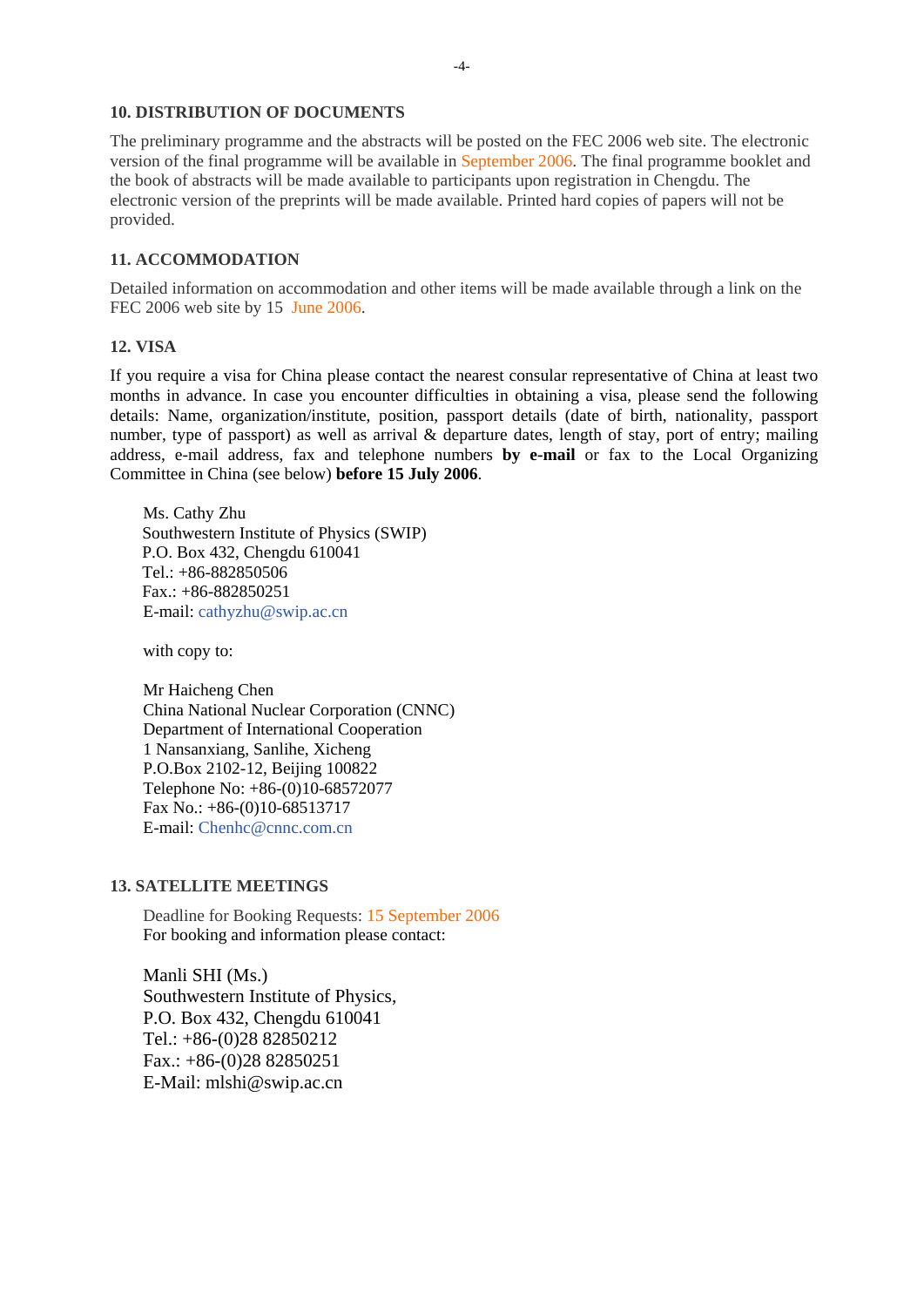# **14. EXHIBITION**

A limited amount of space will be available for commercial vendors' displays/exhibits during the Conference. Interested parties are requested to contact Ms. S. Sun at the International Exhibition and Convention Centre of Chengdu directly (see address below).

# **15. CONFERENCE WEB SITES**

It is recommended to visit the conference web sites regularly for checking new or updated information. The conference web site addresses are:

| IAEA:                                                  | http://www-pub.iaea.org/MTCD/Meetings/Announcements.asp?ConfID=149                                                                                                                                      |
|--------------------------------------------------------|---------------------------------------------------------------------------------------------------------------------------------------------------------------------------------------------------------|
| IAEA/LISA:                                             | http://www.iaea.org/cgi-bin/lisa/start<br>(LISA open for electronic submission of: two page synopses and abstracts<br>$(1 March - 3 April 2006)$ and full manuscripts $(28 August - 29 September 2006)$ |
| Local Conference Site Issues http://www.chengdu.gov.cn |                                                                                                                                                                                                         |

## **16. DEADLINES/TIME SCHEDULE**

| 1 March-3 April 2006  | Electronic submission of abstracts and two page synopses (LISA<br>open)        |
|-----------------------|--------------------------------------------------------------------------------|
| 3 April 2006          | Submission of Forms A, B and C to the IAEA through official<br>channels        |
| 14 July 2006          | Hotel reservations                                                             |
| 15 September 2006     | Registration of satellite meetings                                             |
| 28 Aug.-29 Sept. 2006 | Submission of full manuscripts (LISA open)                                     |
| 29 September 2006     | Submission of post-deadline papers (2-page synopsis)                           |
| 16 October 2006       | Conference starts                                                              |
| 16 October 2006       | Evaluation of post-deadline papers (PC)                                        |
| 19-21 October 2006    | Oral presentation of post-deadline papers                                      |
| 21 October 2006       | Conference ends                                                                |
| 31 Oct. -11 Nov. 2006 | Submission of session summaries (TBD), and correction of papers<br>(LISA open) |
| March 2007            | Conference Proceedings on CD Rom and on Website                                |

## **17. CONFERENCE SECRETARIAT**

E-mail address for any queries on scientific issues: physics@iaea.org

## **Scientific Secretariat of the Conference:**

# **Mr. Günter Mank**

| Division of Physical and Chemical Sciences |                         |
|--------------------------------------------|-------------------------|
| <b>International Atomic Energy Agency</b>  |                         |
| P.O. Box 100, Wagramer Strasse 5           |                         |
| A-1400 Vienna, Austria                     |                         |
| Telephone No.:                             | $(+43\ 1)\ 2600\ 21756$ |
| Telefax No.:                               | $(+431)$ 2600 7         |
| E-mail:                                    | G.Mank@iaea.org         |

## **Mr. Artur J. Louzeiro Malaquias**

Division of Physical and Chemical Sciences International Atomic Energy Agency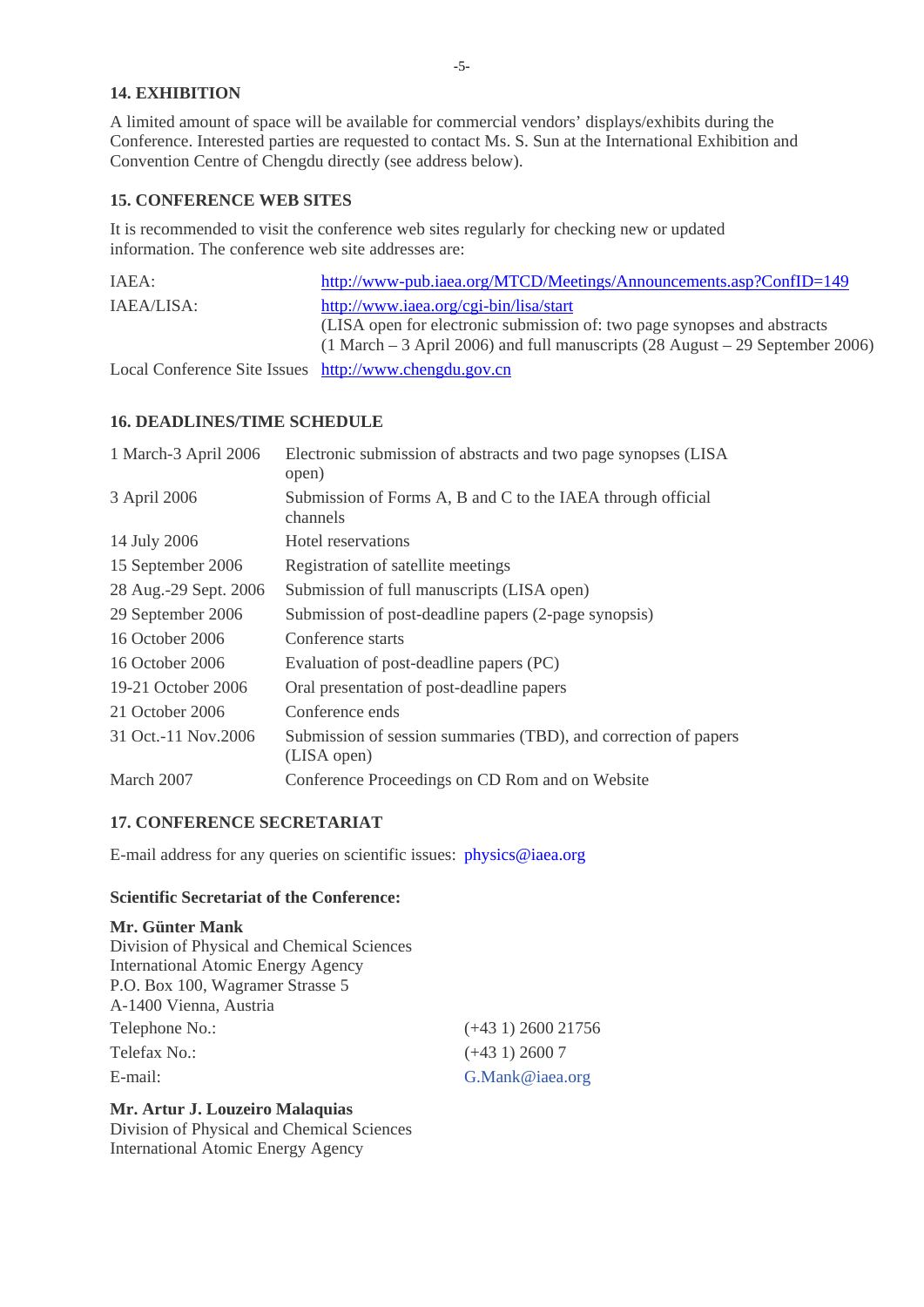P.O. Box 100, Wagramer Strasse 5 A-1400 Vienna, Austria Telephone No.: (+43 1) 2600-21707 Telefax No.: (+43 1) 2600 7 E-mail: A.Malaquias@iaea.org

#### **Administration and organization:**

#### **Ms. Hildegard Schmid**

| Division of Conference and Document Services |                         |
|----------------------------------------------|-------------------------|
| Conference Services Section, IAEA-CN-149     | $(+431)$ 2600 21316     |
| <b>International Atomic Energy Agency</b>    |                         |
| P.O. Box 100, Wagramer Strasse 5             |                         |
| A-1400 Vienna, Austria                       |                         |
| Telephone No.:                               | $(+43\ 1)\ 2600\ 21316$ |
| Telefax No.:                                 | $(+431)$ 26007          |
| E-mail:                                      | H.Schmid@iaea.org       |

#### **Host Government Official:**

Prof. PAN Chuanghong Southwestern Institute of Physics P.O. Box 432, Chengdu, Sichuan, China

E-mail: panch@swip.ac.cn

#### **Conference Site Issues:**

Mr. HU Benjun Chengdu Municipal Foreign Affairs Office, European Division, 19 Xihuamen St., Chengdu, 610015, Sichuan, China

E-mail: bbenjun@hotmail.com

#### **Exhibition:**

Ms. SUN Susanna Marketing Center, South West Branch, International Exhibition and Convention Centre, 258 Shawan Road, Chengdu, 610031, Sichuan, China

E-mail: autman2001@yahoo.com

#### **Travel Agency (Hotel Reservations and Side Tours):**

Ms. HUAN Tracy Marketing Center, Panda International Travel, International Exhibition and Convention Centre, 258 Shawan Road, Chengdu, 610031, Sichuan, China

E-mail: tracyhuang79@163.com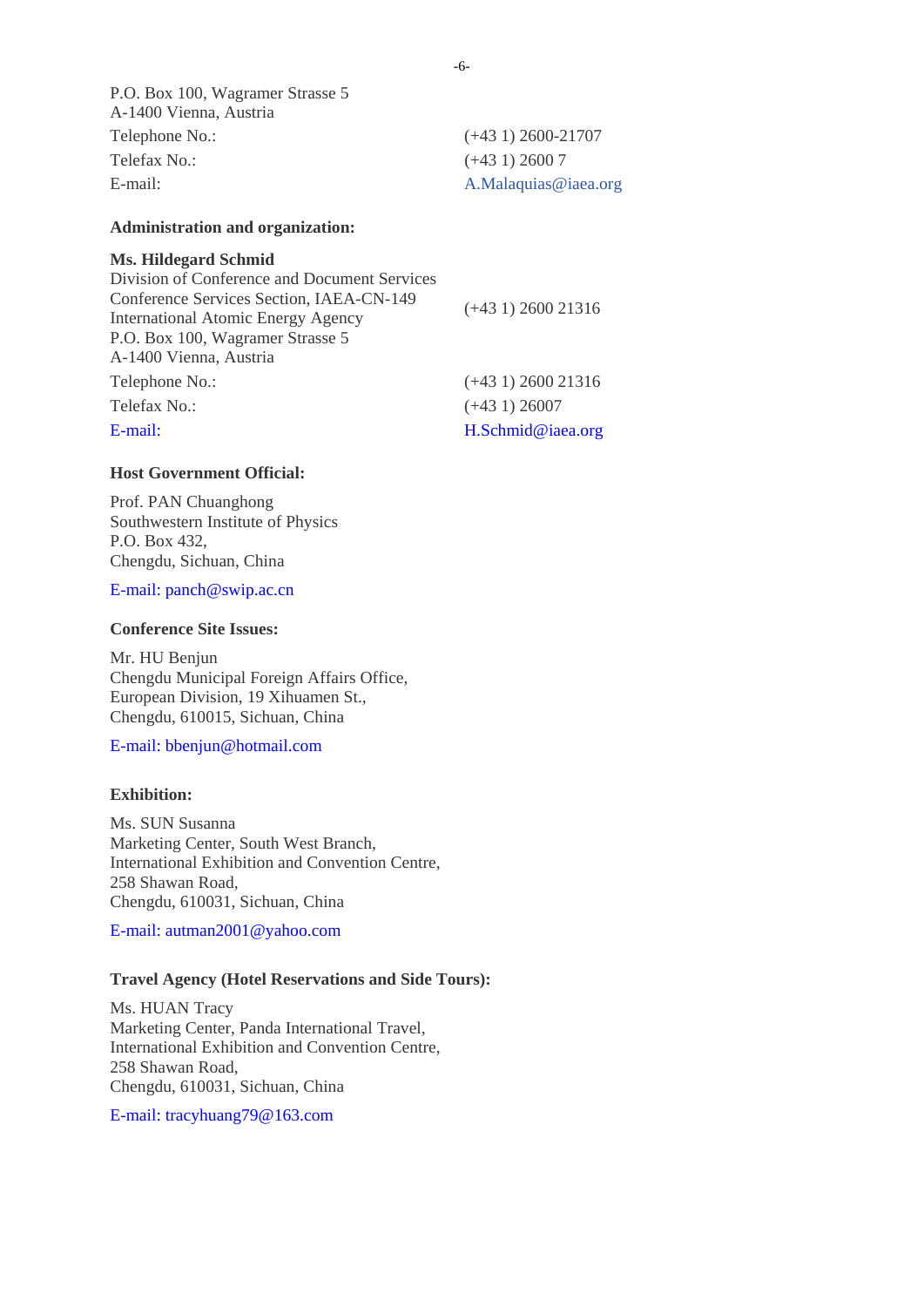## **ANNEX A - SCIENTIFIC GUIDELINES FOR AUTHORS**

1. A paper must present original and previously unreported work on any of the conference topics listed below. In particular, papers on subjects covered by the same authors at previous IAEA conferences must contain only results obtained since those already reported, and this should be indicated in the extended synopsis.

2. The two page extended synopsis provides the basis on which the Programme Committee will make its decision on inclusion of the paper in the conference, and therefore it should be sufficiently detailed in describing the purpose of the work and the results obtained.

3. Detailed work specific to diagnostics physics should not be submitted to this conference.

4. General engineering work not specific to fusion should not be submitted to this conference.

5. Topical Areas:

- **OV Overview**
- **EX Magnetic Confinement Experiments** 
	- C: Confinement
	- S: Stability
	- W: Wave–plasma interactions current drive, heating, energetic particles
	- D: Plasma–material interactions divertors, limiters, SOL
- **TH Magnetic Confinement Theory and Modelling** 
	- $\overline{C}$ : Confinement
	- S: Stability
	- W: Wave–plasma interactions current drive, heating, energetic particles
	- D: Plasma–material interactions divertors, limiters, SOL
- **IT ITER Activities**
- **IF Inertial Fusion Experiments and Theory**
- **IC Innovative Confinement Concepts**
- **FT Fusion Technology and Power Plant Design**
- SE Safety, Environmental and Economic Aspects of Fusion

In the case of EX and TH, include a single main subtopic for the paper.

6. Overview papers will be considered in the following categories:

- An overview of a number of presentations from a major facility;
- An overview of studies in a topical area.

7. There is sometimes ambiguity as to whether a paper which includes discussion of a new fusion concept should be included under EX, TH, or IC. If the purpose of the paper is primarily to expose a new fusion concept, it should be identified as IC even if a moderate amount of theory and/or data are included. If a paper primarily presents new theory, it should be identified as TH. If it primarily presents new experimental results, it should be identified as EX. The Programme Committee may indicate an appropriated topic for the paper in cases of ambiguity.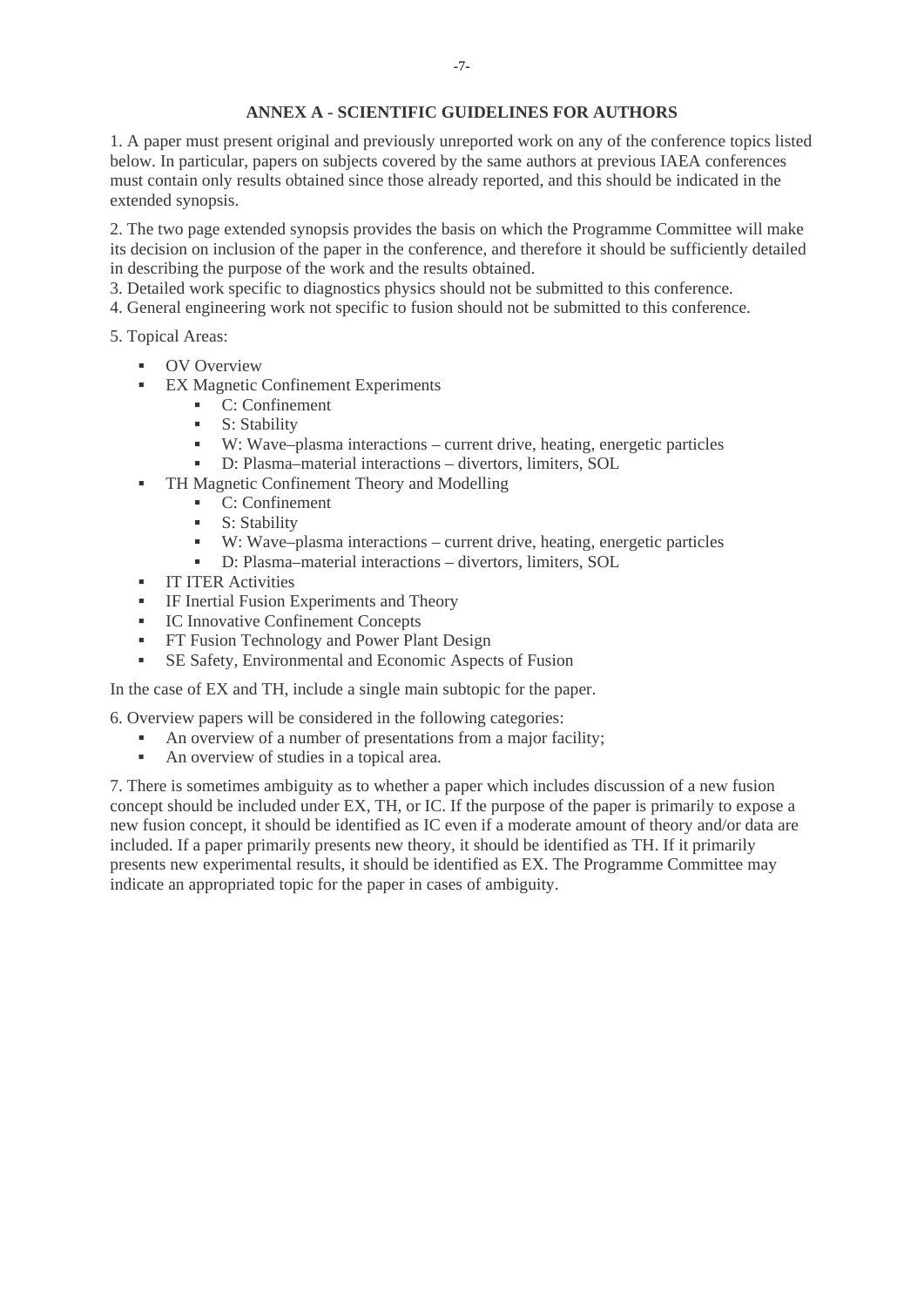## **ANNEX B - INSTRUCTIONS FOR ELECTRONIC SUBMISSION OF TWO PAGE SYNOPSES AND ABSTRACTS**

Anyone wishing to present a paper at FEC 2006 is requested to submit a **two page synopsis** (to be used for paper selection by the Programme Committee) and a **short abstract** (to be used for the Book of Abstracts) to the IAEA not later than **3 April 2006**.

#### **(a) Web Browser Based File Transmission**

The two page synopses and the abstracts **must** be submitted in **electronic format** (no paper copies should be submitted). For the submission of the synopses and abstracts the IAEA will provide a web browser based, password protected file submission system called LISA (Lightweight Interactive Storage Application). The two page synopses and abstracts **must** be submitted through LISA; submission by e-mail, on CD-ROM or floppy, or as paper copies cannot be accepted.

LISA will be operational from **1 March to 3 April 2006** for abstract and synopsis submission (no access before and after this period). LISA can be accessed using a web browser (e.g. Netscape Navigator 3.0 or higher, Internet Explorer 4.0 or higher, etc.) through the following Internet address:

## http://www.iaea.org/cgi-bin/lisa/start

Authors will be guided through LISA step-by-step. Access to LISA is password protected. For the first time login a **common password** has to be used. This common password will be communicated to scientists potentially interested in submitting a paper; to the members of the International Fusion Research Council, and to the members of the Programme Committee. Interested persons who did not receive this information should contact the IAEA Scientific Secretariat e-mail: physics@iaea.org providing the following information: (i) in the subject line: FEC 2006 LISA; (ii) in the body text: full name, affiliation, full address and e-mail address (no file attachment, not other information).

In the course of the first login every author has to define his/her **individual password**. This password is needed for any subsequent login to submit author information, abstracts, two page synopses and, in August/September 2006, full manuscripts of accepted papers.

Besides the individual password you have to provide your e-mail address, which is a kind of **"user name"** of your LISA "account". **Do not forget the e-mail address** (your "user name") **you chose for your first login and your chosen individual password!** Within one LISA account ("user name") you may submit information for different papers. This makes it possible for a co-ordinator or secretary to submit information for different authors, or for one author to submit several conference contributions. **Make sure that you provide the email address of the first author for receiving further electronic notifications.**

If you experience difficulties when uploading the synopsis (see the next section, (b) Electronic Format) and need to retry or if you want to change the information you have already submitted, you may visit LISA again until 3 April 2006. However, you should note that not more than 25 uploads of your abstract and synopsis are possible (per contribution; if you manage information for more than one contribution, you have 25 tries for each of them).

**The ultimate deadline** for electronic submission of the two page synopses and abstracts through LISA is **3 April 2006**. New or replacement abstracts and synopses will **not** be accepted after 3 April 2006.

## **(b) Electronic Format of Two Page Synopses and Abstracts**

**Two Page Synopsis: Portable Document Format** (PDF) or, in exceptional cases, when an author is not able to produce a usable file in PDF, **PostScript** (PS) format, will be the required format for submission of the two page synopses (see layout specifications below). No other formats will be accepted. Instructions on how to produce PDF or PS files will be posted on the FEC 2006 web site. LISA will check your uploaded PDF or PS file(s), as past experience has shown that PDF and PS files may contain errors and may not show up correctly on different computers. LISA will inform you about any errors and their reasons; in that case you will have to prepare and resubmit a new PDF or PS file (please keep in mind the maximum limit of 25 uploads per contribution).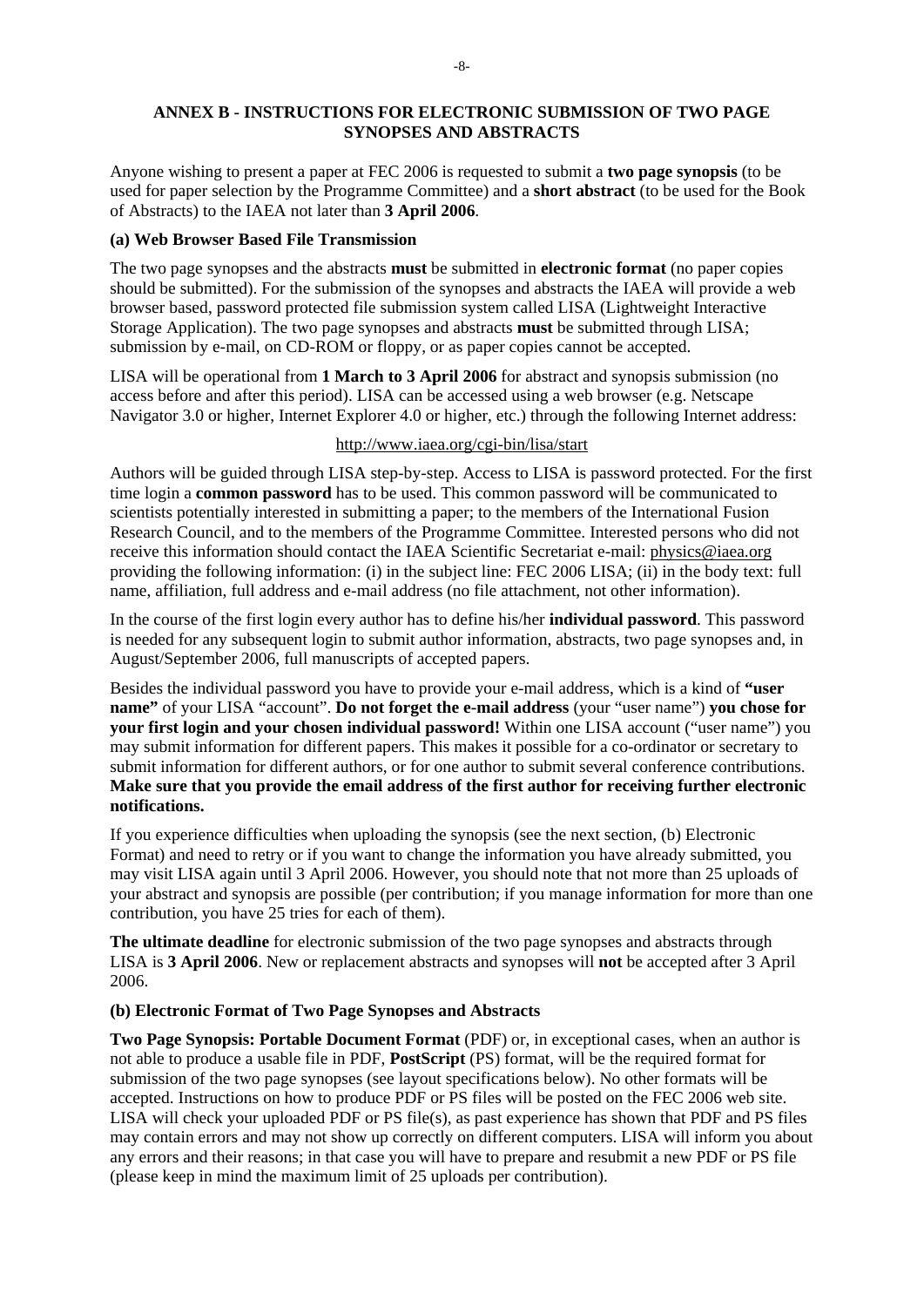**Abstract:** All information required for the short abstract and the abstract text must be typed into **special text boxes** provided by LISA. Please note: (i) these text boxes provide only limited space that cannot be exceeded (2400 characters including spaces); text exceeding the space limit will be truncated; (ii) mathematical characters and expressions, Greek or other symbols, and superscripts or subscripts may not be used in the abstract text boxes; use, for example, "beta" instead of "ß", "n(e)" instead of "n<sub>e</sub>", etc. The input provided in the text boxes will be used for producing the Book of Abstracts...

# **(c) Specifications for the Layout of the Two Page Synopsis and Sample for Abstract Submission**

# **Two Page Synopsis:**

- Page size: A4 (297 mm by 210 mm) vertical orientation
- Full margins (left/right/top/bottom): 25 mm
- Layout: single-spaced, one additional line between paragraphs
- Alignment: left
- Font: Times New Roman only
- Title: 14-point size, bold, first letter in capitals, first letter of each subsequent word in capitals except for articles and propositions
- Authors: 12-point size
- Affiliation and e-mail address: 12-point size
- **Text:** 12-point size
- **Length:** maximum 2 pages